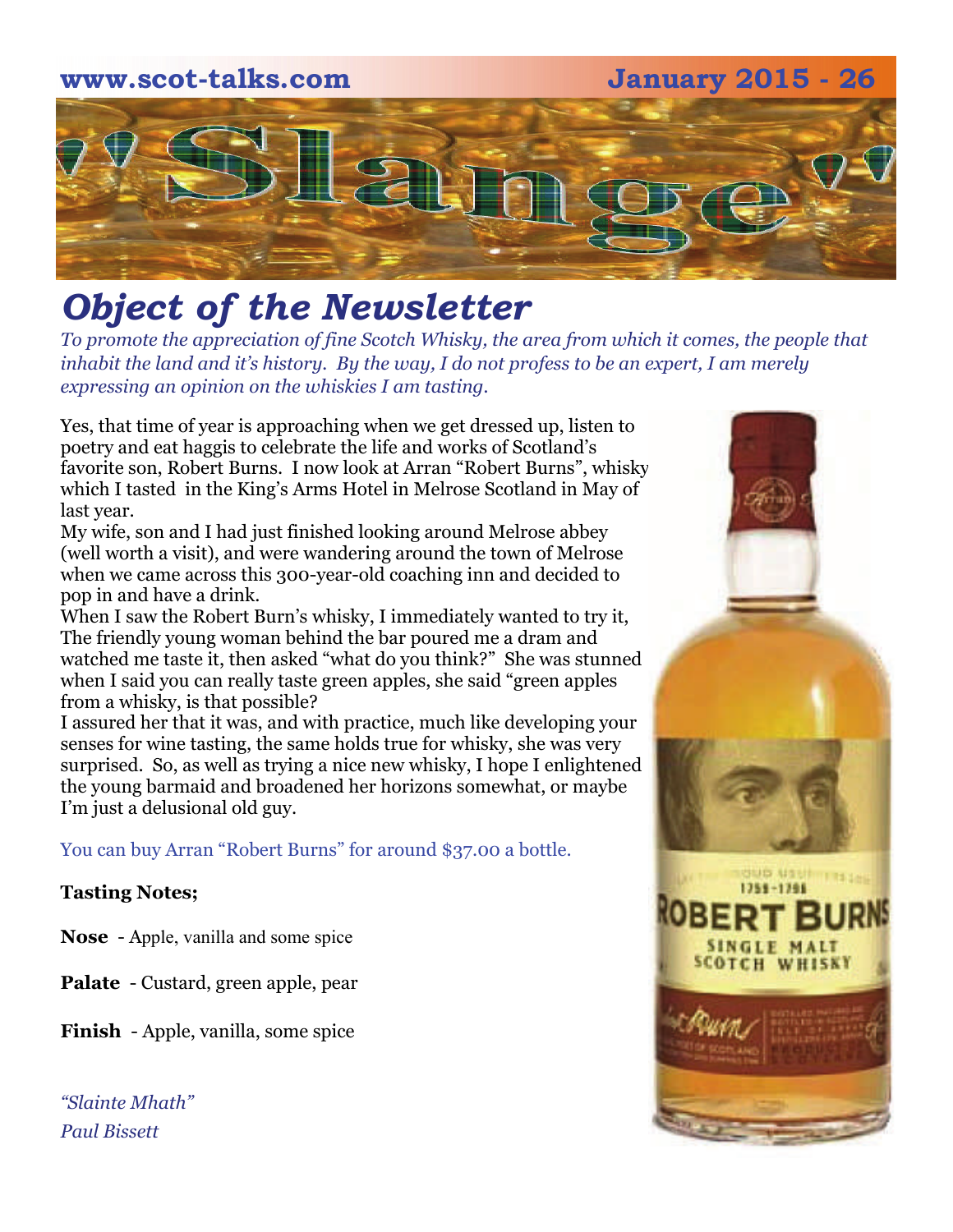# **www.scot-talks.com January 2015 - 126**



# **Scottish Formal Attire**

This month it is traditional to get dressed up for burn night to celebrate Robert Burns, the bard of Scotland. To that end I have taken the following information from "The black tie guide" and Put it in here to hopefully answer any questions that anyone may have about getting dressed for the occasion.

http://www.blacktieguide.com/Supplemental/Scottish.htm To see the full range of formal highland dress, go to the above website.

Scottish evening dress traces its roots back to the seventeenth century and is as diverse as Anglo-American black tie, if not more so. Consequently, this page is only intended to serve as an introduction to the topic. It does so by repeating the descriptions in the Wikipedia "Highland Dress" article (which has improved considerably since the previous edition of the Guide) and enhancing them with some additional clarification and much-needed illustrations.

For in-depth explanations of the various components of highland dress the Guide highly recommends Kinloch Anderson's web site. They are a sixth-generation family company based in Edinburgh and are official tailors and kiltmakers to the Royal Family which makes them a much more reliable source of etiquette than mainstream rental shops.

[Scotweb](http://www.scotweb.co.uk/) is another excellent visual resource and most images here are taken from their site.

# **Highland Dress: Black-Tie Equivalent**

Scottish Highland dress is often worn to black and white tie occasions, especially at Scottish reels and *céilidhs* (traditional social dances).

#### **LEAST FORMAL KILT JACKETS**



Argyll jacket: this is the least formal option because lapels are notched and self-faced. Cuffs are usually Argyll style (gauntlet) as shown.



Prince Charlie jacket (aka coatee): features peaked lapels which are usually faced in satin; back of jacket features short tails and cuffs are usually Braemar style as shown.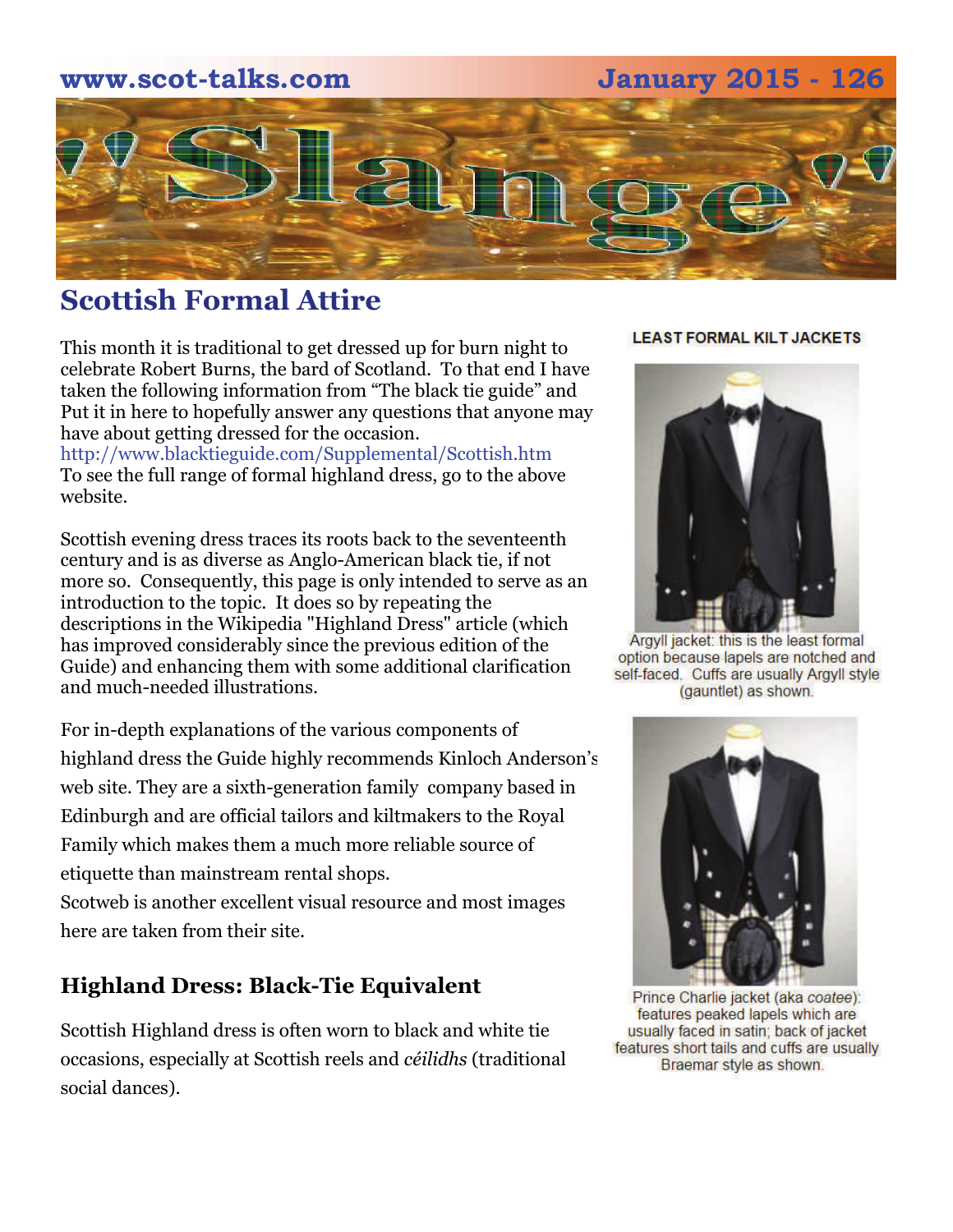# **www.scot-talks.com January 2015 - 126**

Below is a simple guide to help you choose your single malt Whisky, and the flavor notes you should expect from it. Being Scottish I recommend you find a likely candidate and try it in a bar before buying the whole bottle. This Issue; Arran "Robert Burns". For more information go to http:// www.arranwhisky.com



Floral, Herbal, fresh

Nutty, biscuit (cookie), Subtle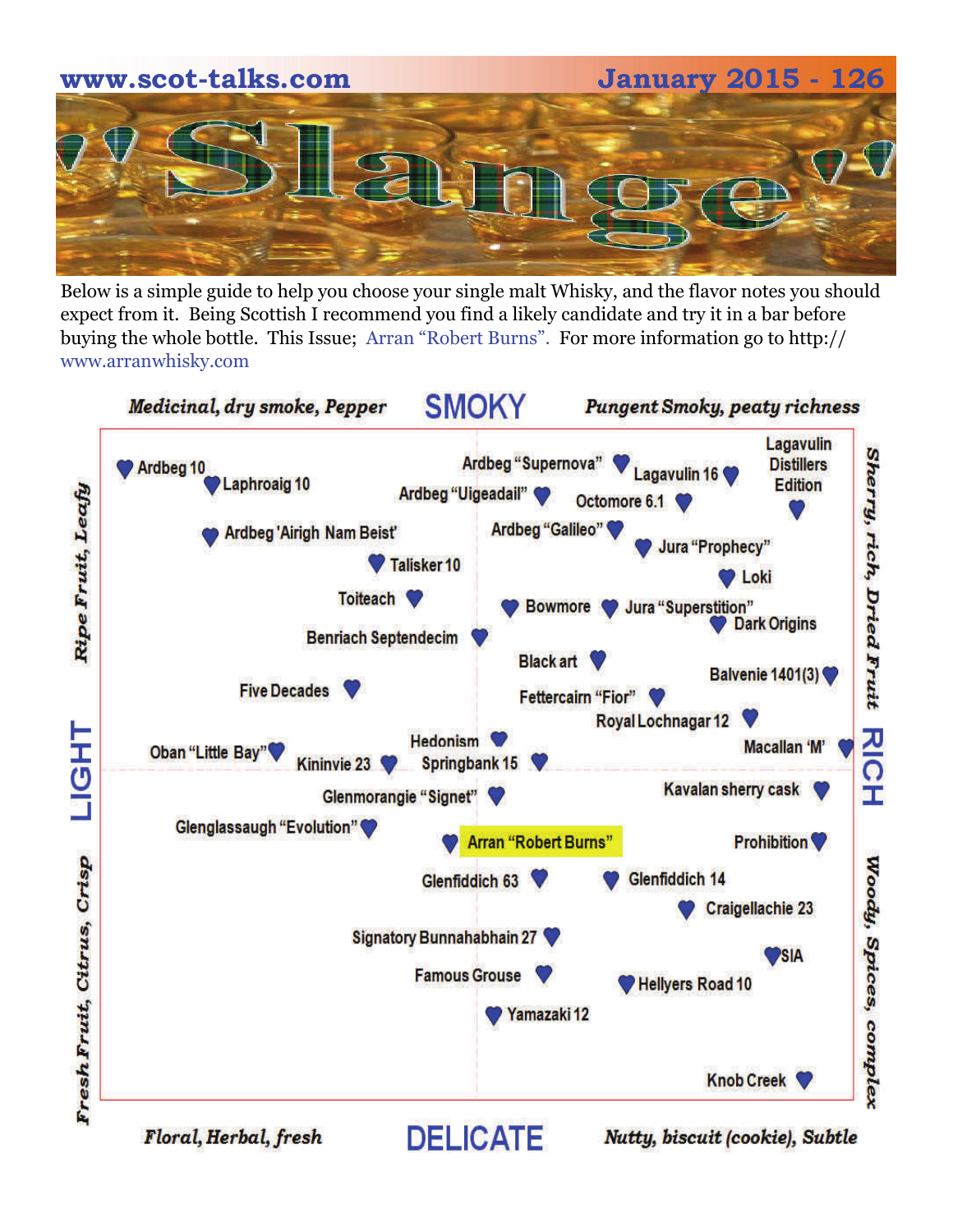

# **Where to go if the spirit moves you.**

I'LL have a 17.26 and . . . a kedgeree (breakfast/brunch dish), please," says the polite gentleman with the neatly-trimmed white beard.

It's not the usual type of order you'd expect to hear in an Edinburgh bar, but then No 87 Giles Street isn't your typical boozer. This is the home of the Scotch Malt Whisky Society, the membersonly club for all lovers of the water of life.

With its battered leather sofas, brass chandeliers and plaid-print carpet, its faded, old-fashioned decor very definitely suggests a gentleman's club. And, according to one cheeky entry left in the society's visitors' book, it is exactly that . . . just "without the nobs". Indeed, looking around at the lunchtime crowd, there's certainly few that would appear to fall into that category.

There is only one middle-aged gentleman wearing a blazer and cravat, and very few customers are wearing tweed. Most are young, and about half the punters are actually - gasp - female. There are a few people having a business lunch, but the majority seem to have come for a quiet drink - surprisingly not that many are having drams or even the kedgeree - and a read of the newspaper. There's no blaring music, no smog of smoke fumes and only the gentle murmur of chatter in the background.

All this might explain why the society, founded 20 years ago by a group of friends who shared the price of a single cask of malt, has become rather successful.

It now boasts 24,000 members worldwide, an annual turnover of around 2.6 million, and next year it will expand to a new club over five floors at 28 Queen Street.

Richard Gordon, managing director for the past nine years, says it is now so busy that there is standing room only at the bar on many nights.

"We decided to expand because we have started turning people away from here - even on a Tuesday lunchtime you can have a wee job getting a seat - so we need somewhere else. "A lot of people find it hard to come to Leith, and a lot of people work in the city centre, so Queen Street will be ideal for them."

So, apart from some relaxed surroundings, what is the big attraction of membership? The answer to anyone who enjoys a dram lies glinting in the dozens of green bottles lining the wall behind the bar. These are the society's own bottlings of cask-strength whisky, row upon row of them, all labeled with mysterious numbers - like the aforementioned 17.26 - which correspond to their rather secret origins.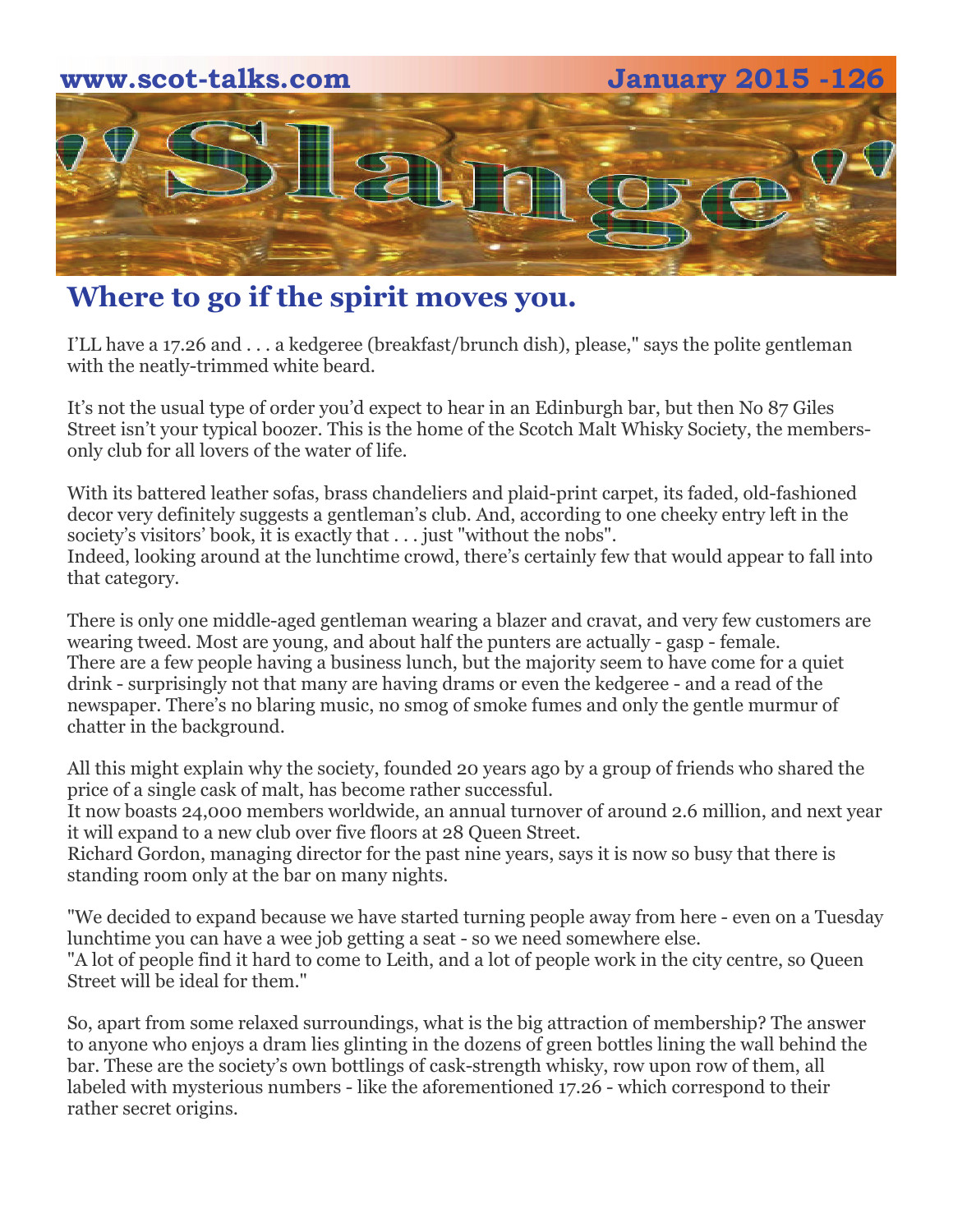

# **Cont.**

The whiskies may have come from any one of 113 Scottish distilleries which supply the society, but there's an, er, gentleman's agreement to name only their region, as the characteristics of individual casks can vary significantly from the distilleries' usual finished product.

There is another way to tell them apart - some of the bottles are wearing colored ribbons in gold, purple or red to denote their price band. But, unlike in some upmarket bars in the city.

"We are just offering an excellent quality product in a very relaxed atmosphere," says Gordon. "In 1983, a group of friends shared the price of a cask, bottled it and then the reputation spread. That's still what we do today - we select whiskies, bottle them and sell them to our members."

Most of these members are still men, and some might argue that whisky drinkers have traditionally been like a virtual men-only club. The image certainly put off your scribe until introduced to the delights of a single malt by a (female) friend. Eventually you get used to bar staff automatically plonking your whisky in front of your male companion who actually ordered a Tia Maria and Coke, or staff at whisky tastings trying to hide the 25-year-old Highland Park because they think girls know nothing about whisky.

Gordon agrees that whisky's image has been very male, but he says there are plenty of female club members. They include writers Isla Dewar - her cartoonist husband Bob provides the distinctive illustrations for the society's brochures - and Abigail Bosanko, whose nose for whisky is good enough to have secured her a place on the society's tasting panel.

And some of the tasting notes are Jilly Goolden-esque (wine expert). How do you fancy sampling a whisky described as "sugar mice and smoldering twigs", or "Balsamic vinegar and puff candy", or "flowering nettles and tinned peaches"? You get the idea.

Gordon selects a dram for me to taste - it's number 66.15, a light but peated malt. The most accurate tasting note I can offer is "it's smoky, but sweet".

"You're quite close," he says. "The tasting note says: 'Damson jam and coal tar'." But if there's any snobbery about tasting notes, it's nothing compared to the rules on how you're supposed to drink whisky - the purists say you should only add spring water, no ice and never soda water.

Gordon recommends adding some water to take the burn out of the drink - the society casks are bottled at full strength which is a head-nipping 55 to 65 per cent alcohol - and allow its flavors to be released, but he says there shouldn't really be any rules at all. The society's bar staff won't refuse to let you put ice cubes in your dram.